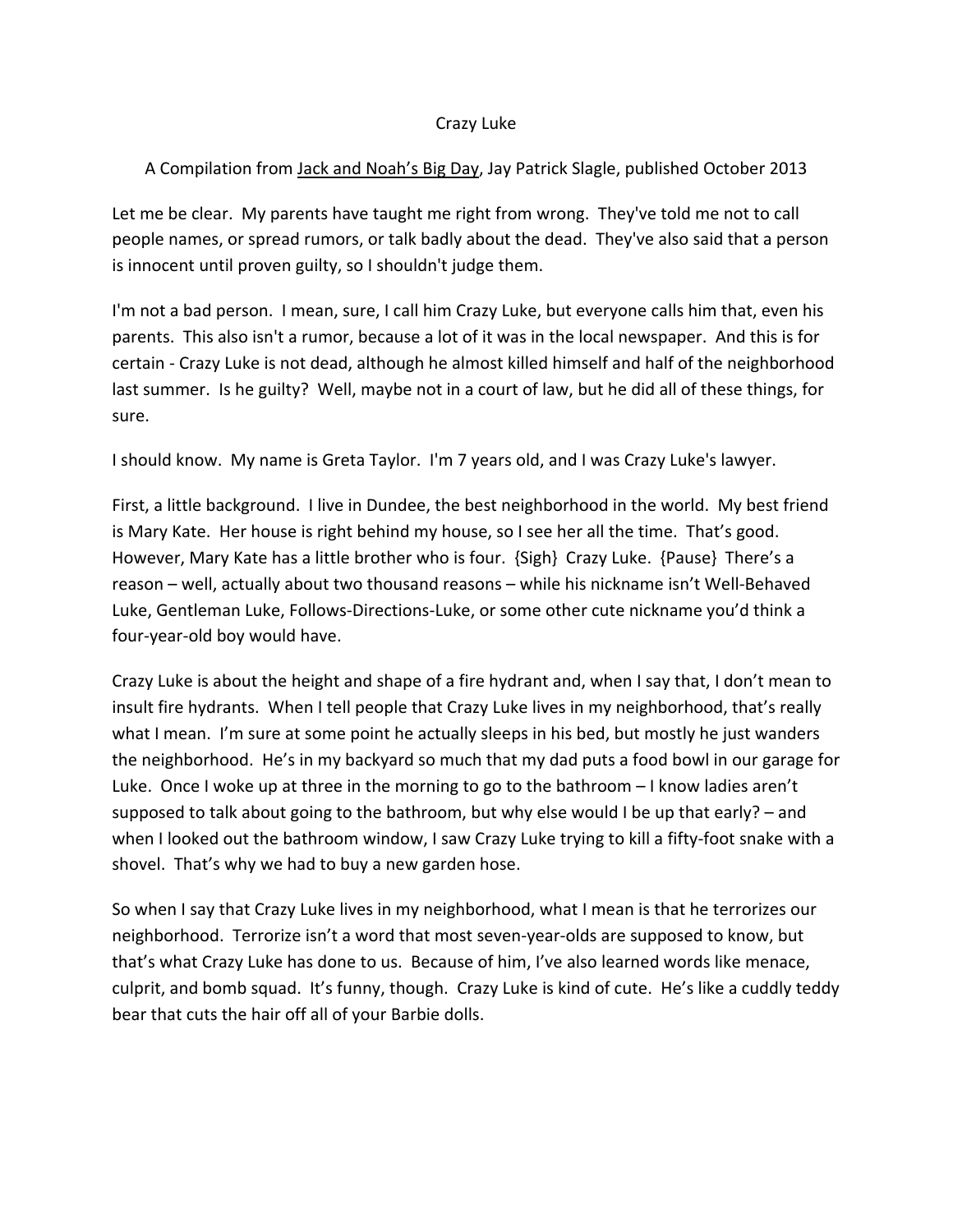Crazy Luke doesn't go to preschool yet, and I suppose that's part of the problem. If he knew what other kids his age were supposed to act like, maybe… I'm guessing… last summer he wouldn't have been on a first‐name basis with the fire department.

One day in June Luke came over to our house, and he was supposed to stay there while his Mom went shopping, but after a while he disappeared. Of course, no one looked for him, because frankly, we were all pretty happy he'd left. But he didn't leave. He went up to our attic, crawled through a window, and then sat on our roof. That's like 100 feet up, and Crazy Luke refused to come down. My mom called the fire department, and they got him. Before they left, a fireman handed Mom a bill for one hundred dollars. I guess the fire department charges that much to rescue a cat, and the head fireman dude decided that Luke wasn't much larger than a cat but certainly as annoying.

A week after that, we had a high school friend visiting our house – this guy's name was Ralph, which I suppose is an entirely fine name for a grandpa or a basset hound, but frankly, I just don't approve of it as a name for someone in high school. Anyway, it's a long story, but Crazy Luke threw a large rock at Ralph's head. Crazy Luke wasn't being mean. Crazy Luke really thought the rock would bounce off Ralph's head, just like a soccer ball. Except that it didn't. Crazy Luke seemed surprised when Ralph fell asleep right there in our driveway. Mom called the fire department again, and they brought an ambulance too.

I suppose you could overlook both of those things. But the firecrackers… well, it's pretty hard to overlook firecrackers. Crazy Luke's dad loves fireworks, so when Crazy Luke turned three, his dad taught him how to light firecrackers. Crazy Luke really likes to scare people with his firecrackers. Once we had a party, and Crazy Luke kept lighting firecrackers behind my dad when my dad wasn't watching. After my dad had to change his underwear twice, he put Crazy Luke stay in the garage for the rest of the party. Now I know you're thinking that my dad is mean, but remember, Luke has his own food bowl in our garage, so it's not like he missed dinner. I think that's when Crazy Luke painted one of our cars, but I suppose it could have been someone else.

Later that summer, around noon one day, Crazy Luke blew up a house. You might want to let that one sink in. He. Blew. Up. A. House. It was the Logan's house. Apparently there was a natural gas leak in their house, so when Crazy Luke lit firecrackers on the Logan's back porch, it took about ten seconds before the Logan house exploded. Not a little explosion. A big one. You know, the kind of explosion where the front door falls off its hinges, a piano flies out the living room window, and a bunch of old people having coffee ten miles away stop and say, {in an old lady voice} "Frank, did you hear that?" {Normal voice} Yeah, that kind of explosion.